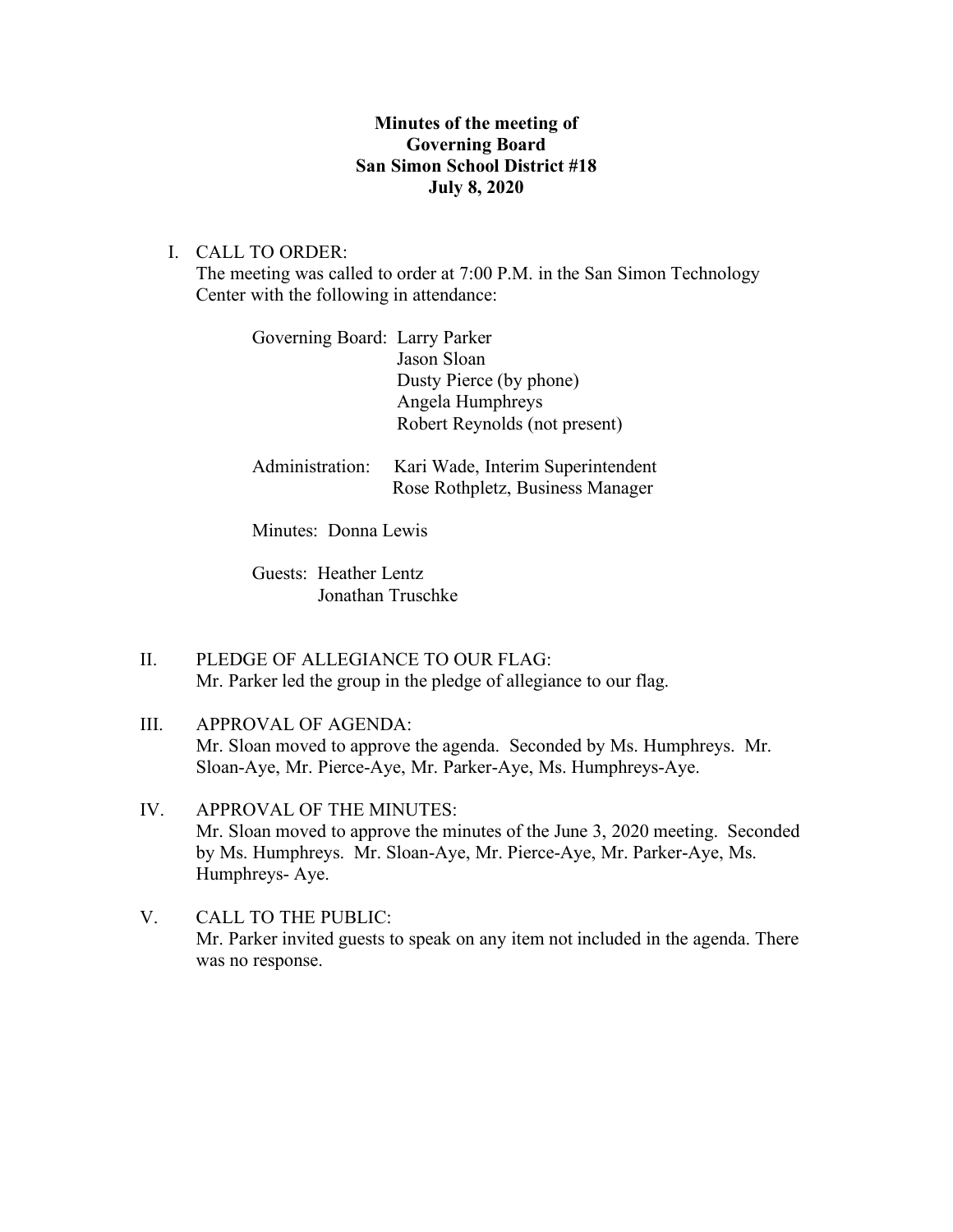## VI. REPORTS:

- 6a. Mrs. Wade discussed the survey that was sent out to all parents regarding the COVID-19 pandemic and the plan for the new school year. The start date has been pushed back to August 17 per executive order from Governor Ducey. The teachers will start on August 3. There will be CPR training, COVID-19 Q & A session with Frances Grill, FNP and Dr. Peterson from Portal. They will also have training on computer programs that will be used if we have to continue with distance learning. Student registration and parent/teacher conferences will be held during that two-week period.
- 6b. Mrs. Rothpletz gave the Student Activities report which included Yearbook & concession stand purchases. The FFA received their final deposit from the National FFA Convention. There were no changes to the monthly budget report. The money we will receive for the COVID-19 pandemic will be used for hand & air sanitizer, masks, shields, thermometer, gloves, etc.

## VII. ACTION ITEMS:

- 7a. Mrs. Rothpletz discussed the FY20/21 budget. There will be a public hearing and special board meeting on Monday, July 13, at 7:00 PM to adopt the budget.
- 7b. Mr. Sloan moved to approve the FY20/21 stipend list as presented. Seconded by Ms. Humphreys. Mr. Sloan-Aye, Mr. Pierce-Aye, Mr. Parker-Aye, Ms. Humphreys-Aye.
- 7c. Mr. Sloan moved to approve the resolution authorizing the signing of vouchers between meetings with vouchers being ratified at the next meeting of the board. Seconded by Ms. Humphreys. Mr. Sloan-Aye, Mr. Pierce-Aye, Mr. Parker-Aye, Ms. Humphreys-Aye.
- 7d. Ms. Humphreys moved to approve the San Simon COVID-19 Resolution. Seconded by Mr. Sloan. Mr. Sloan-Aye, Mr. Pierce-Aye, Mr. Parker-Aye, Ms. Humphreys-Aye.
- 7e. Mr. Parker discussed the current heating and cooling system & vendor. Mrs. Wade reported on behalf of Mr. Klump that we will be getting new quotes from several vendors.
- 7f. Ms. Humphreys moved to table approval of teaching & paraprofessional contracts to the August meeting. Seconded by Mr. Sloan. Mr. Sloan-Aye, Mr. Pierce-Aye, Mr. Parker-Aye, Ms. Humphreys-Aye.
- 7g. Mr. Sloan moved to approve authorized signers for San Simon USD #18 for Western Bank accounts as presented. Seconded by Ms. Humphreys. Mr. Sloan-Aye, Mr. Pierce-Aye, Mr. Parker-Aye, Ms. Humphreys-Aye.